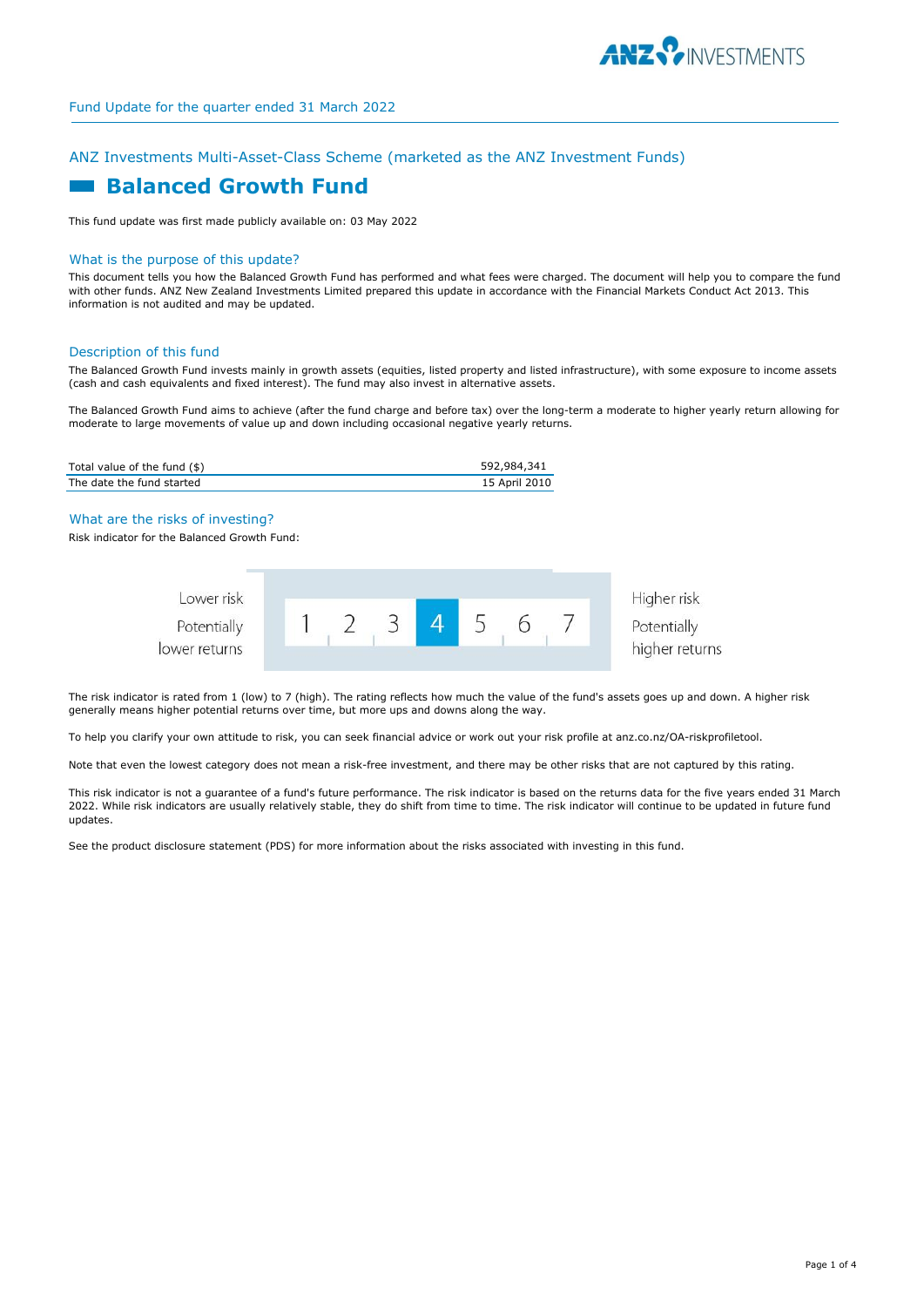# How has the fund performed?

|                                               | Average over<br>past five years | Past vear |  |
|-----------------------------------------------|---------------------------------|-----------|--|
| Annual return                                 |                                 |           |  |
| (after deductions for charges and tax)        | 6.89%                           | 3.15%     |  |
| Annual return                                 |                                 |           |  |
| (after deductions for charges but before tax) | 7.89%                           | 3.84%     |  |
| Market index annual return                    |                                 |           |  |
| (reflects no deduction for charges and tax)   | 8.26%                           | 4.14%     |  |

The market index annual return is calculated using the target investment mix and the indices of each asset class.

Additional information about the market index is available in the statement of investment policy and objectives on the offer register at www.discloseregister.companiesoffice.govt.nz.



#### **Annual return graph**

This shows the return after fund charges and tax for each of the last 10 years ending 31 March. The last bar shows the average annual return for the last 10 years, up to 31 March 2022.

**Important:** This does not tell you how the fund will perform in the future.

Returns in this update are after tax at the highest prescribed investor rate (PIR) of tax for an individual New Zealand resident. Your tax may be lower.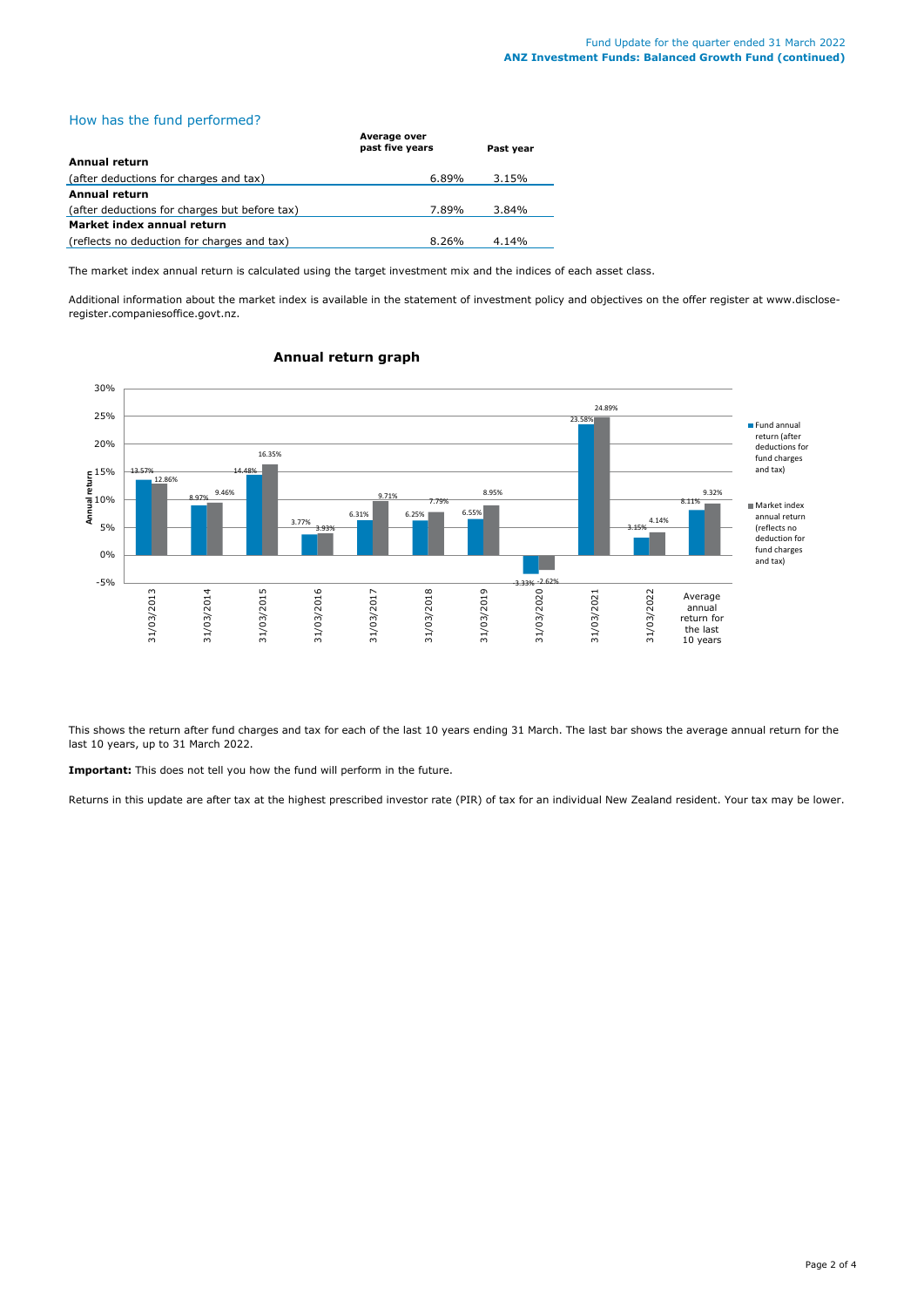# What fees are investors charged?

Investors in the Balanced Growth Fund are charged fund charges. In the year to 30 September 2021 these were:

|                                             | % of net asset value       |
|---------------------------------------------|----------------------------|
| Total fund charges <sup>1</sup>             | $1.03\%$                   |
| Which are made up of:                       |                            |
| Total management and administration charges | 1.03%                      |
| Including:                                  |                            |
| Manager's basic fee                         | 0.95%                      |
| Other management and administration charges | 0.08%                      |
| <b>Total performance based fees</b>         | $0.00\%$                   |
|                                             |                            |
|                                             |                            |
| Othau ahaunaa                               | Dollar amount per investor |

| <b>Other charges</b> |  |
|----------------------|--|
| Other charges        |  |

Investors are not currently charged individual action fees for specific actions or decisions (for example, for withdrawing from or switching funds). See the PDS for more information about Scheme fees.

Small differences in fees and charges can have a big impact on your investment over the long term.

#### Example of how this applies to an investor

Sarah had \$10,000 in the fund at the start of the year and did not make any further contributions. At the end of the year, Sarah received a return after fund charges were deducted of \$315 (that is 3.15% of her initial \$10,000). Sarah did not pay any other charges. This gives Sarah a total return after tax of \$315 for the year.

## What does the fund invest in?

### **Actual investment mix<sup>2</sup> Target investment mix<sup>2</sup>**

This shows the types of assets that the fund invests in. This shows the mix of assets that the fund generally intends to invest in.